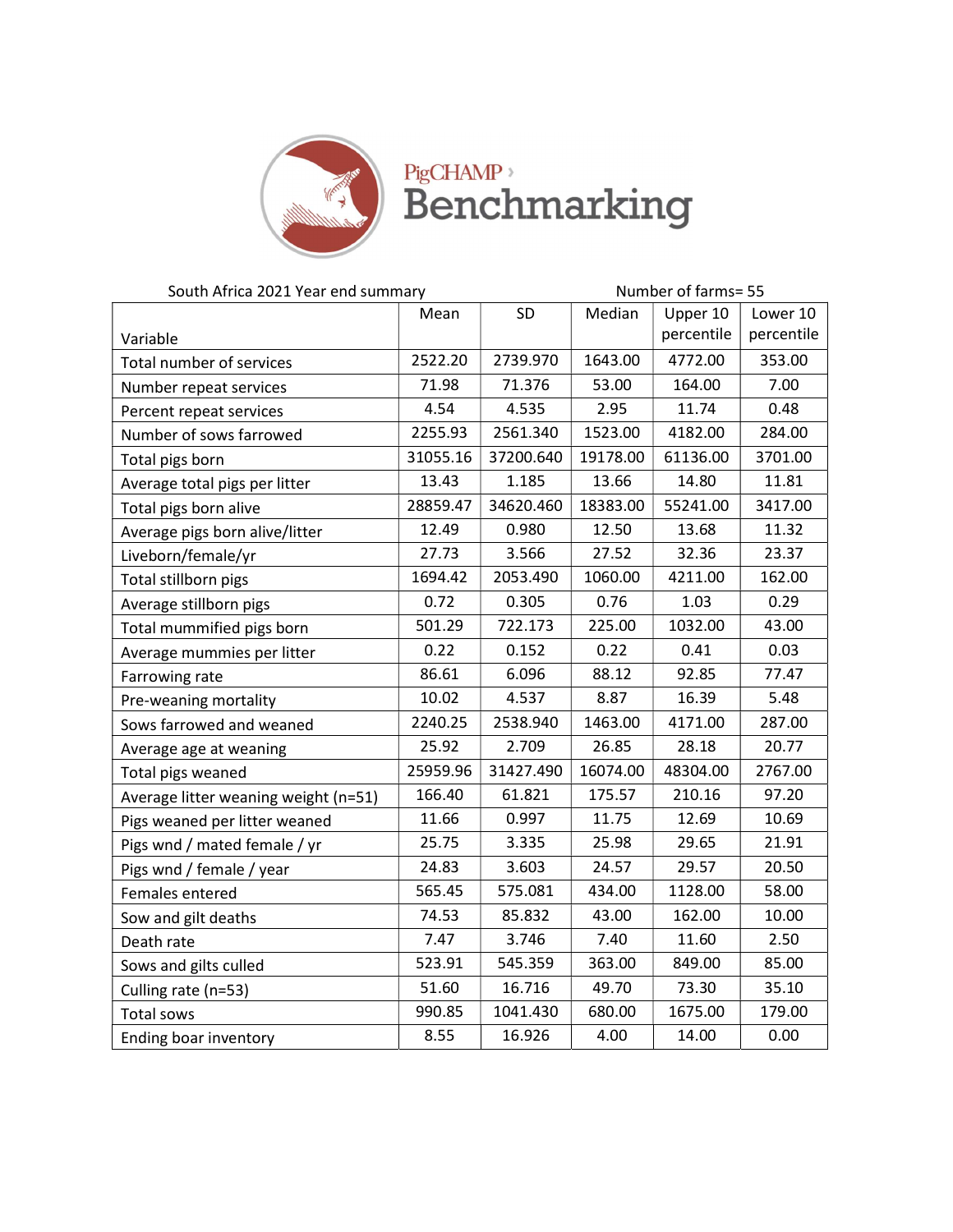

| South Africa 2021-4 <sup>th</sup> quarter summary |         |          | Number of farms= 55 |            |            |
|---------------------------------------------------|---------|----------|---------------------|------------|------------|
|                                                   | Mean    | SD       | Median              | Upper 10   | Lower 10   |
| Variable                                          |         |          |                     | percentile | percentile |
| Total number of services                          | 630.33  | 688.366  | 418.00              | 1213.00    | 100.00     |
| Number repeat services                            | 17.80   | 18.056   | 12.00               | 44.00      | 0.00       |
| Percent repeat services                           | 4.46    | 4.517    | 3.35                | 10.14      | 0.00       |
| Number of sows farrowed                           | 583.64  | 640.479  | 389.00              | 1073.00    | 109.00     |
| Total pigs born                                   | 8143.75 | 9468.850 | 5360.00             | 15743.00   | 1172.00    |
| Average total pigs per litter                     | 13.62   | 1.286    | 13.80               | 15.08      | 11.86      |
| Total pigs born alive                             | 7567.45 | 8809.520 | 5060.00             | 14117.00   | 1147.00    |
| Average pigs born alive/litter                    | 12.68   | 1.041    | 12.73               | 13.89      | 11.43      |
| Liveborn/female/yr                                | 28.60   | 3.738    | 29.04               | 33.14      | 23.69      |
| Total stillborn pigs                              | 444.44  | 527.715  | 269.00              | 1206.00    | 50.00      |
| Average stillborn pigs                            | 0.73    | 0.336    | 0.76                | 1.12       | 0.27       |
| Total mummified pigs born                         | 131.84  | 183.121  | 63.00               | 268.00     | 11.00      |
| Average mummies per litter                        | 0.21    | 0.151    | 0.20                | 0.42       | 0.04       |
| Farrowing rate                                    | 86.45   | 7.758    | 89.05               | 93.50      | 76.11      |
| Pre-weaning mortality                             | 9.91    | 4.404    | 8.61                | 16.03      | 4.95       |
| Sows farrowed and weaned                          | 577.36  | 647.775  | 400.00              | 1074.00    | 110.00     |
| Average age at weaning                            | 26.02   | 3.059    | 27.18               | 28.74      | 20.57      |
| Total pigs weaned                                 | 6795.35 | 8150.210 | 4081.00             | 12452.00   | 1129.00    |
| Average litter weaning weight (n=46)              | 176.85  | 38.362   | 186.85              | 213.99     | 136.75     |
| Pigs weaned per litter weaned                     | 11.86   | 1.024    | 11.87               | 12.91      | 10.85      |
| Pigs wnd / mated female / yr                      | 26.30   | 3.881    | 26.73               | 30.53      | 20.95      |
| Pigs wnd / female / year                          | 25.52   | 4.033    | 25.63               | 30.14      | 20.52      |
| Females entered                                   | 137.31  | 136.874  | 103.00              | 309.00     | 18.00      |
| Sow and gilt deaths                               | 18.75   | 20.804   | 12.00               | 40.00      | 2.00       |
| Death rate                                        | 7.50    | 4.877    | 7.10                | 13.40      | 2.10       |
| Sows and gilts culled                             | 128.02  | 131.654  | 89.00               | 257.00     | 24.00      |
| Culling rate (n=52)                               | 47.55   | 15.747   | 44.65               | 70.20      | 31.40      |
| Total sows                                        | 1000.73 | 1040.630 | 690.00              | 1705.00    | 179.00     |
| Ending boar inventory                             | 8.55    | 16.926   | 4.00                | 14.00      | 0.00       |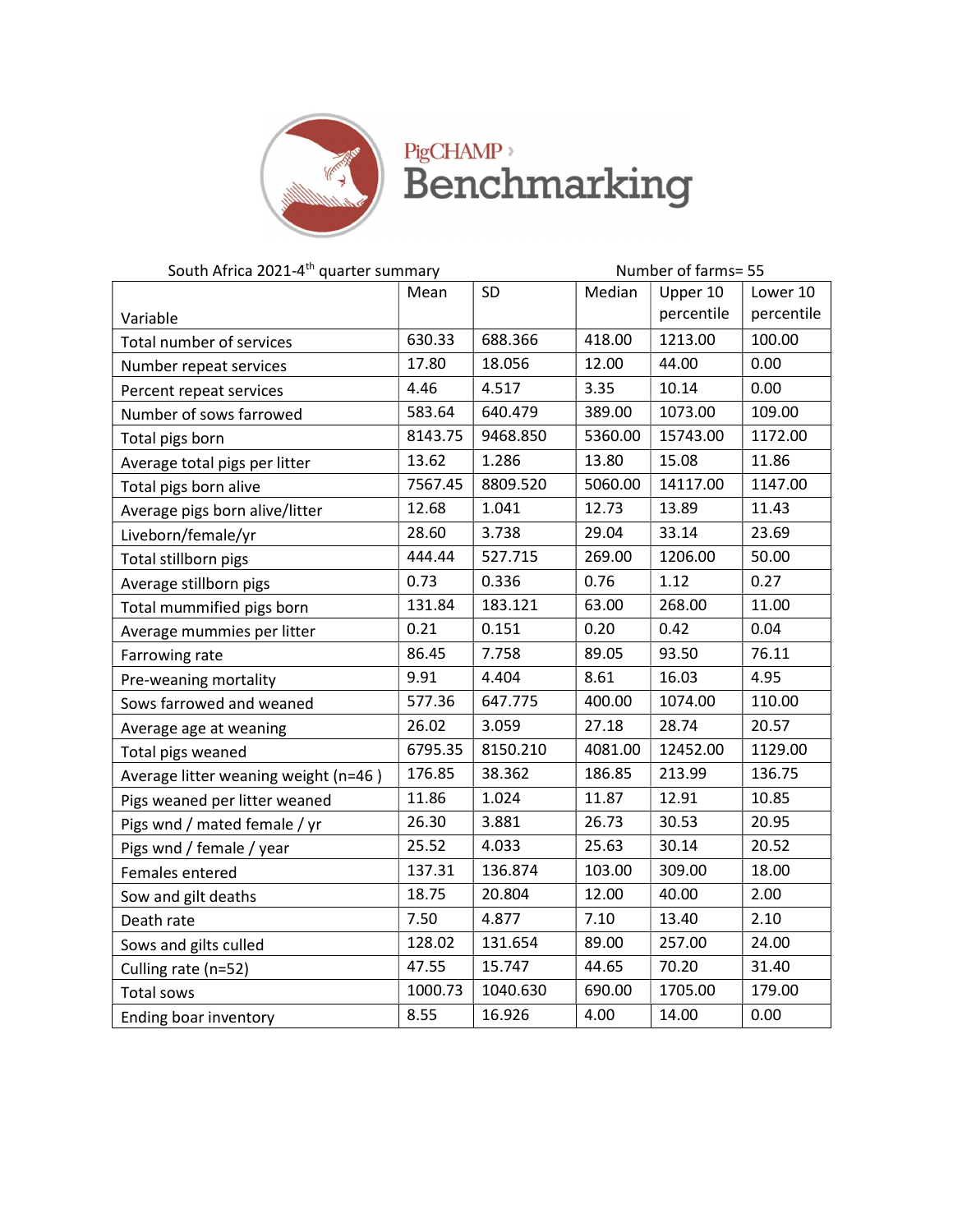

| S Africa 2021-3 <sup>rd</sup> quarter summary |                     |                | Number of farms= 52 |            |            |  |
|-----------------------------------------------|---------------------|----------------|---------------------|------------|------------|--|
|                                               | SD<br>Mean          |                | Median              | Upper 10   | Lower 10   |  |
| Variable                                      |                     |                |                     | percentile | percentile |  |
| Total number of services                      | 626.02              | 602.203        | 456.00              | 1190.00    | 104.00     |  |
| Number repeat services                        | 16.79               | 20.055         | 10.50               | 35.00      | 0.00       |  |
| Percent repeat services                       | 3.99                | 4.083          | 2.43                | 10.87      | 0.00       |  |
| Number of sows farrowed                       | 557.71              | 564.843        | 384.50              | 1035.00    | 100.00     |  |
| Total pigs born                               | 7628.42<br>8210.010 |                | 5174.50             | 11787.00   | 1381.00    |  |
| Average total pigs per litter                 | 13.42               | 1.161<br>13.42 |                     | 14.93      | 11.97      |  |
| Total pigs born alive                         | 7100.27             | 7625.960       | 4888.50             | 11082.00   | 1270.00    |  |
| Average pigs born alive/litter                | 12.51               | 0.988          | 12.38               | 13.80      | 11.44      |  |
| Liveborn/female/yr                            | 27.33               | 4.750          | 27.33               | 32.78      | 21.90      |  |
| Total stillborn pigs                          | 416.77              | 484.359        | 270.50              | 999.00     | 65.00      |  |
| Average stillborn pigs                        | 0.72                | 0.308          | 0.78                | 1.07       | 0.28       |  |
| Total mummified pigs born                     | 111.38              | 154.539        | 46.50               | 248.00     | 5.00       |  |
| Average mummies per litter                    | 0.19                | 0.144          | 0.19                | 0.36       | 0.03       |  |
| Farrowing rate                                | 86.05               | 7.666          | 88.05               | 93.01      | 76.40      |  |
| Pre-weaning mortality                         | 10.08               | 4.651          | 9.35                | 16.39      | 5.54       |  |
| Sows farrowed and weaned                      | 573.04              | 560.295        | 396.50              | 1073.00    | 95.00      |  |
| Average age at weaning                        | 2.809<br>25.69      |                | 26.82               | 28.05      | 20.94      |  |
| Total pigs weaned                             | 6558.63             | 6859.340       | 4474.50             | 10306.00   | 1269.00    |  |
| Average litter weaning weight (n=46)          | 155.52              | 50.025         | 168.15              | 205.46     | 88.92      |  |
| Pigs weaned per litter weaned                 | 11.58               | 1.056          | 11.59               | 12.63      | 10.42      |  |
| Pigs wnd / mated female / yr                  | 26.27               | 4.608          | 26.46               | 31.27      | 21.35      |  |
| Pigs wnd / female / year                      | 25.50               | 4.666          | 25.56               | 30.80      | 21.33      |  |
| Females entered                               | 141.10              | 128.940        | 120.00              | 267.00     | 14.00      |  |
| Sow and gilt deaths                           | 19.13               | 22.887         | 13.00               | 41.00      | 1.00       |  |
| Death rate                                    | 7.06                | 5.055          | 7.45                | 11.60      | 1.10       |  |
| Sows and gilts culled                         | 129.17              | 145.041        | 93.00               | 244.00     | 15.00      |  |
| Culling rate (n=48)                           | 45.30               | 17.264         | 46.75               | 64.30      | 25.00      |  |
| Total sows                                    | 994.40              | 1017.490       | 657.50              | 1683.00    | 188.00     |  |
| Ending boar inventory                         | 7.25                | 13.201         | 4.00                | 13.00      | 0.00       |  |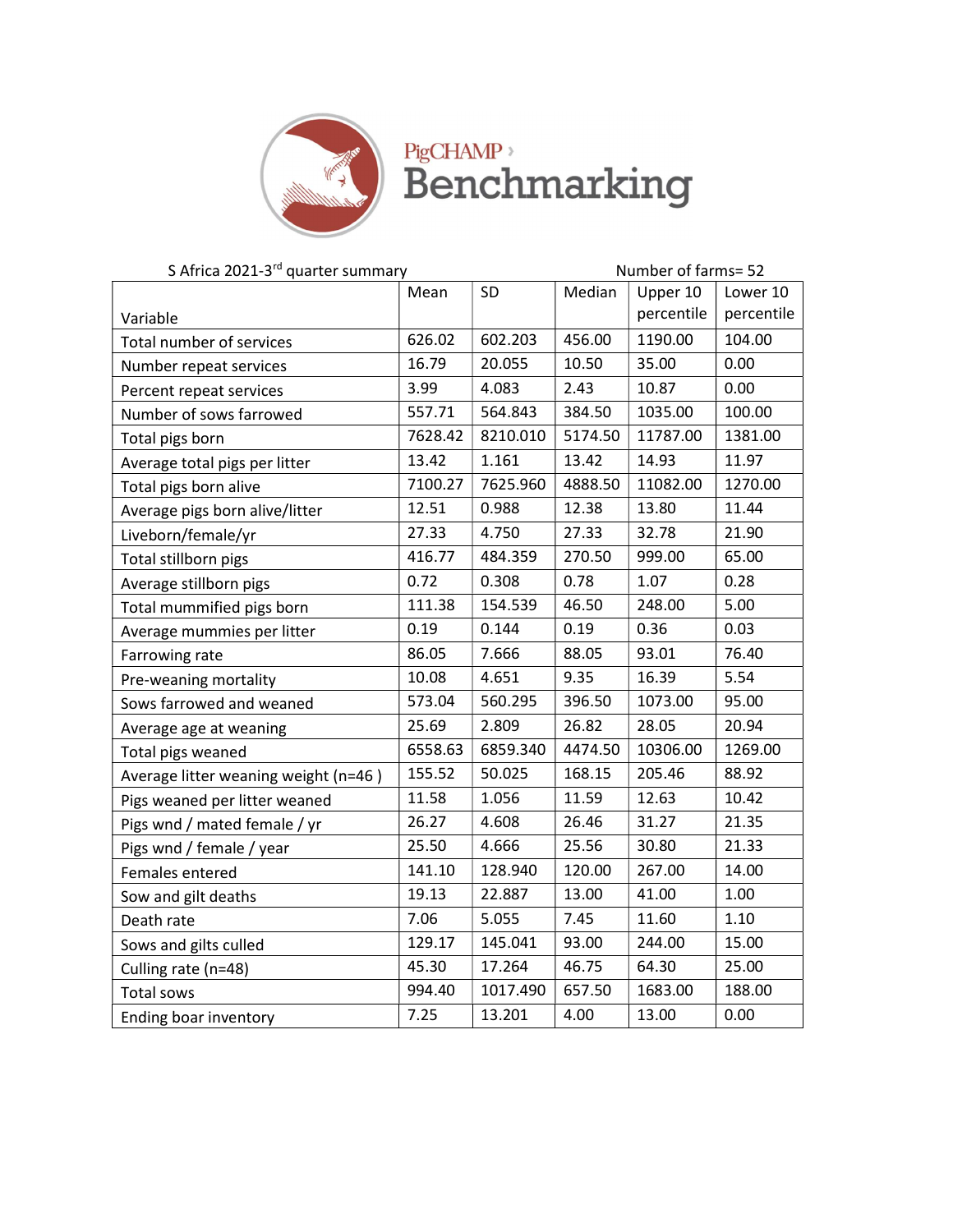

| S Africa 2021-2 <sup>nd</sup> quarter summary |                     |                     | Number of farms = 51 |            |            |
|-----------------------------------------------|---------------------|---------------------|----------------------|------------|------------|
|                                               | SD<br>Mean          |                     | Median               | Upper 10   | Lower 10   |
| Variable                                      |                     |                     |                      | percentile | percentile |
| Total number of services                      | 643.63<br>602.976   |                     | 485.00               | 1187.00    | 211.00     |
| Number repeat services                        | 18.88               | 21.647              | 11.00                | 46.00      | 0.00       |
| Percent repeat services                       | 4.25                | 4.745               | 2.55                 | 9.89       | 0.00       |
| Number of sows farrowed                       | 560.14              | 547.315             | 388.00               | 989.00     | 148.00     |
| Total pigs born                               | 7926.180<br>7553.41 |                     | 5222.00              | 11270.00   | 1902.00    |
| Average total pigs per litter                 | 1.186<br>13.26      |                     | 13.41                | 14.65      | 11.57      |
| Total pigs born alive                         | 7030.67             | 7350.330<br>4819.00 |                      | 10780.00   | 1713.00    |
| Average pigs born alive/litter                | 12.35               | 0.990               | 12.54                | 13.46      | 11.22      |
| Liveborn/female/yr                            | 26.84               | 4.010               | 26.98                | 32.14      | 21.60      |
| Total stillborn pigs                          | 412.59              | 496.533             | 249.00               | 877.00     | 89.00      |
| Average stillborn pigs                        | 0.70                | 0.315               | 0.72                 | 1.09       | 0.31       |
| Total mummified pigs born                     | 110.16              | 140.051             | 59.00                | 248.00     | 0.00       |
| Average mummies per litter                    | 0.20                | 0.170               | 0.16                 | 0.42       | 0.00       |
| Farrowing rate                                | 85.48               | 7.198               | 87.12                | 92.73      | 73.87      |
| Pre-weaning mortality                         | 9.14                | 4.275               | 8.98                 | 13.63      | 4.29       |
| Sows farrowed and weaned                      | 566.43              | 558.224             | 393.00               | 1023.00    | 166.00     |
| Average age at weaning                        | 25.96<br>2.791      |                     | 26.90                | 28.19      | 21.02      |
| Total pigs weaned                             | 6487.53             | 6842.430            | 4596.00              | 10130.00   | 1807.00    |
| Average litter weaning weight (n=44)          | 170.23              | 43.067              | 176.66               | 208.43     | 126.42     |
| Pigs weaned per litter weaned                 | 11.62               | 0.806               | 11.71                | 12.55      | 10.62      |
| Pigs wnd / mated female / yr                  | 25.16               | 3.202               | 25.49                | 29.35      | 21.46      |
| Pigs wnd / female / year                      | 24.43               | 3.381               | 24.79                | 28.82      | 20.29      |
| Females entered                               | 147.71              | 119.778             | 119.00               | 285.00     | 30.00      |
| Sow and gilt deaths                           | 17.78               | 20.253              | 12.00                | 38.00      | 2.00       |
| Death rate                                    | 6.41                | 4.156               | 6.50                 | 10.60      | 1.60       |
| Sows and gilts culled                         | 137.78              | 129.815             | 104.00               | 240.00     | 22.00      |
| Culling rate (n=48)                           | 49.43               | 19.258              | 50.25                | 74.10      | 20.60      |
| Total sows                                    | 978.57              | 915.923             | 701.00               | 1607.00    | 348.00     |
| Ending boar inventory                         | 7.53                | 13.263              | 4.00                 | 14.00      | 0.00       |